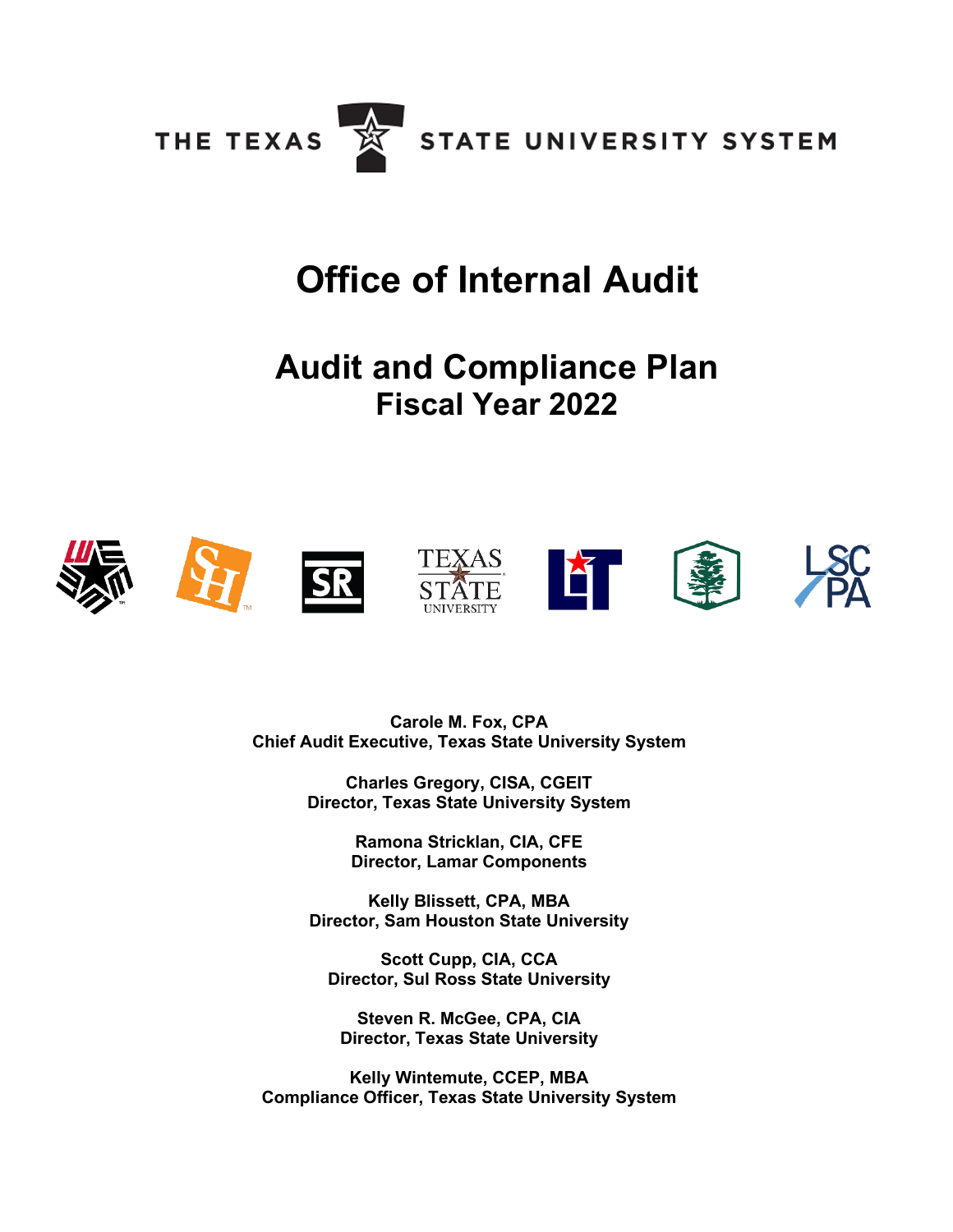# **TABLE OF CONTENTS**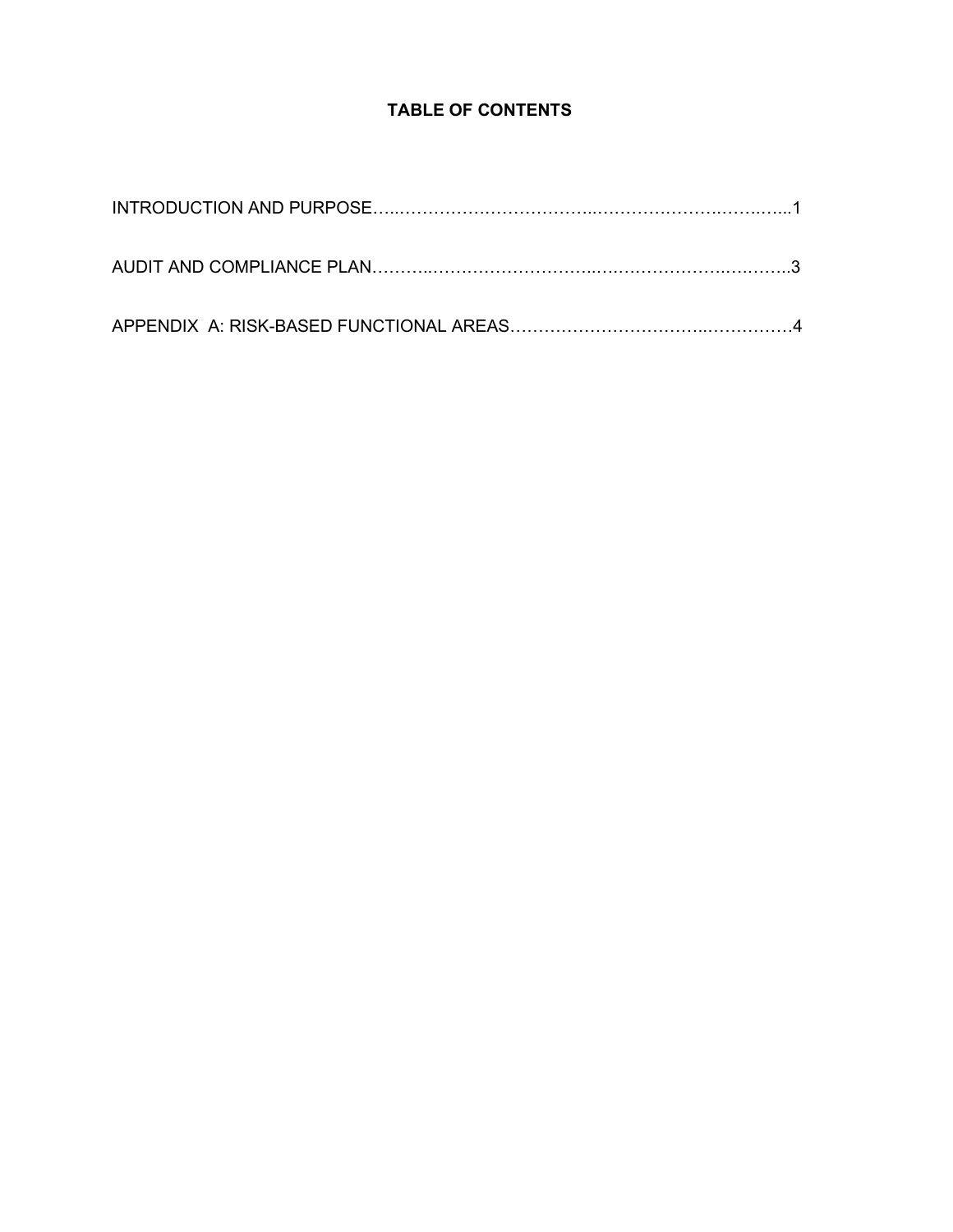### **INTRODUCTION AND PURPOSE**

The *Fiscal Year 2022 Audit and Compliance Plan* ("Plan") documents functional areas the Office of Internal Audit intends to devote resources to during fiscal year 2022. The Plan satisfies statutory responsibilities outlined in Section 2102.008 of the Texas Government Code, the Texas State University System *Rules and Regulations*, and applicable auditing standards. The number of hours budgeted to perform all activities in the Plan totals 22,957.

#### Plan Categories

The Plan is divided into three different categories:

- $\triangleright$  Statutory Audits and Activities: Projects required by law for all institutions and System Administration.
- Risk-Based Functional Areas: Projects allocated amongst the institutions based on risks identified during the annual risk assessment process and subsequently categorized by functional area. The presentation of these projects is different than in prior years: rather than listing the specific projects to be performed at each institution and System Administration, the Plan identifies the functional areas where projects will be performed. See the section entitled "Risk Assessment Process" below for more information.
- $\triangleright$  Other Activities: Projects required by grant agreements or third parties; consulting and advisory services; special projects such as time-sensitive management-requested reviews or investigations; identification and communication of emerging compliance requirements; liaising with external auditors; and other functions designed to assist management in mitigating risks.

#### Risk Assessment Process

Because of the increase in the number of statutorily-required projects and activities, audit resources available for risk-based projects have diminished. Therefore, it is critical that such projects focus on areas where independent reviews will provide the most value to the Texas State University System as a whole. In order to identify such projects, the Office of Internal Audit uses a two-phase risk assessment process.

The first phase is the annual risk assessment, used to build this Plan. (Texas Government Code 2102.005 requires audit plans to be developed "*utilizing risk assessment techniques*.") The collective risk assessments performed at the institutions and System Administration included, but were not limited to, the following:

- $\triangleright$  Soliciting input from the Board of Regents, the Chancellor, Vice-Chancellors, and Component Presidents and management;
- $\triangleright$  Consulting with oversight entities regarding emerging concerns;
- $\triangleright$  Considering national trends within higher education;
- $\triangleright$  Evaluating materiality;
- $\triangleright$  Assessing the potential impact of negative public scrutiny; and
- $\triangleright$  Utilizing professional judgment and knowledge gained from prior projects regarding areas of risk.

The risk assessments considered a myriad of risks, including those associated with the impact of COVID-19, fraud, contract management, benefits proportionality, and information technology (including those associated with Title 1, Texas Administrative Code, Chapter 202, *Information Security Standards)*. The risk assessments also considered work performed by external auditors, institutional risk appetites, and activities for which assurance or consulting engagements would be most helpful to management.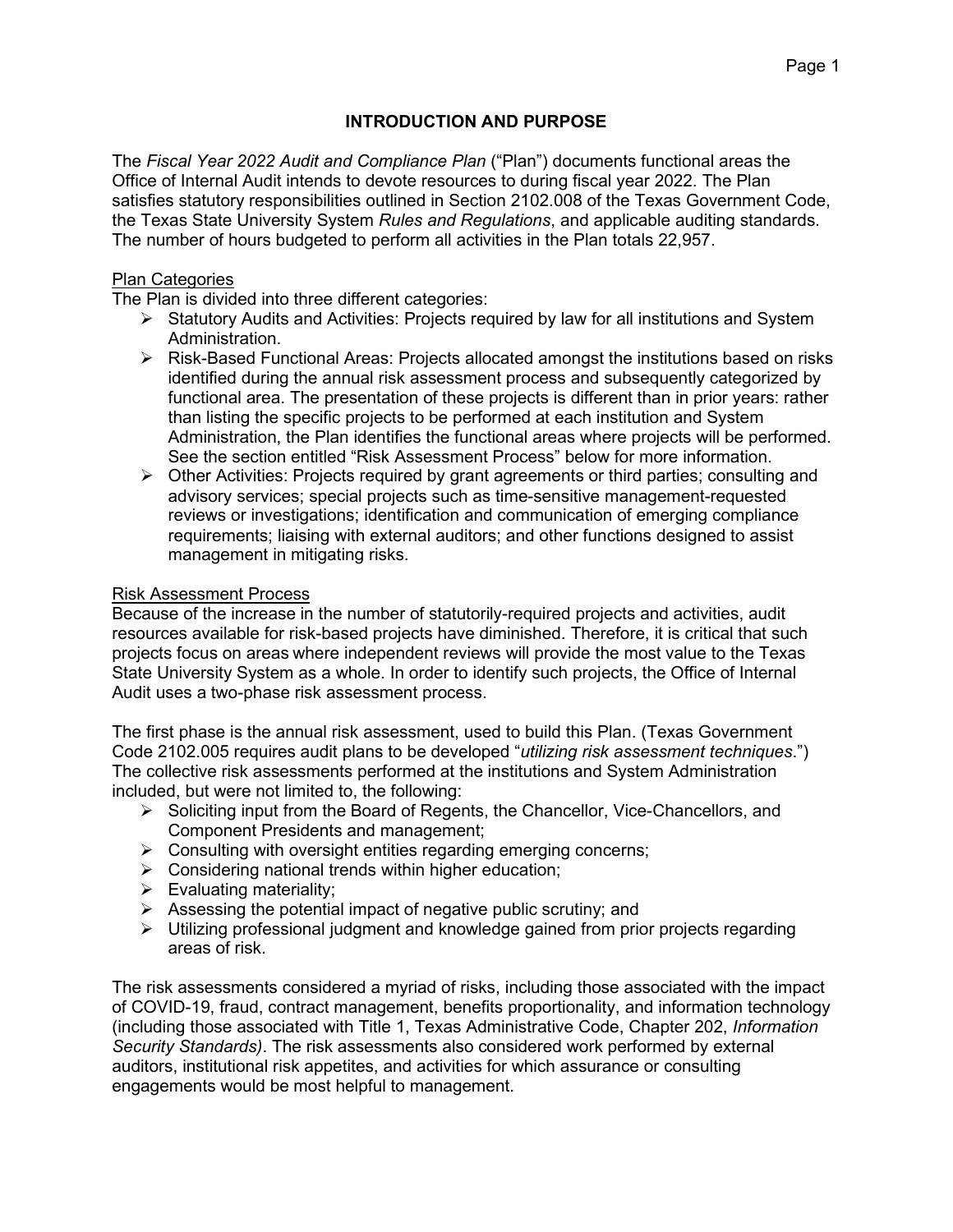Upon completion of the annual risk assessment, identified risks were categorized into various functional areas, such as Financial Management, Academics and Instruction, and Outsourced Services. In creating the functional areas, we considered the various organizational structures within the Texas State University System, the Risk Dictionary classifications created by the *Association of College and University Auditors*, and the functional expense classifications promulgated by the *National Association of College and University Business Officers* for financial statement reporting purposes.

Each functional area contains numerous activities, processes, and operations that could be the subject of an audit. (See Appendix A.) Except for compliance reviews (which are typically conducted on a system-wide basis), the various functional areas and the specific projects selected for review in those functional areas vary amongst the institutions and System Administration depending on the level of risk. For example, a project in the Financial Management functional area at Lamar University could involve an audit of accounts payable, while a project in the Financial Management functional area at Sul Ross State University could involve an audit of accounts receivable. There could be no projects (or multiple projects) in the Financial Management functional area at Sam Houston State University.

The second phase (of risk assessment) occurs when audit resources become available to commence a project in a designated functional area. Although the first phase of the risk assessment provides clear indicators of auditable units that would benefit from review, some units are of higher risk than others, and sometimes, risks identified during the annual risk assessment become mitigated as time passes. Therefore, as project planning begins, we conduct additional assessments to pinpoint the activities best suited for review. This approach affords us the flexibility to ensure emerging risks are timely reviewed.

As in prior years, there may be circumstances that require us to devote resources to activities not outlined in the Plan. Per the *Rules and Regulations*, significant changes to the Plan require approval by the Chair of the Finance and Audit Committee. Also, consistent with prior years, the risk assessment identified high risk areas that were not included in the Plan due to finite resources.

The Plan appears on the following page. Checkmarks, which can represent one or more planned projects, are used to identify the functional areas at individual institutions and System Administration where the Office of Internal Audit plans to devote resources throughout the year.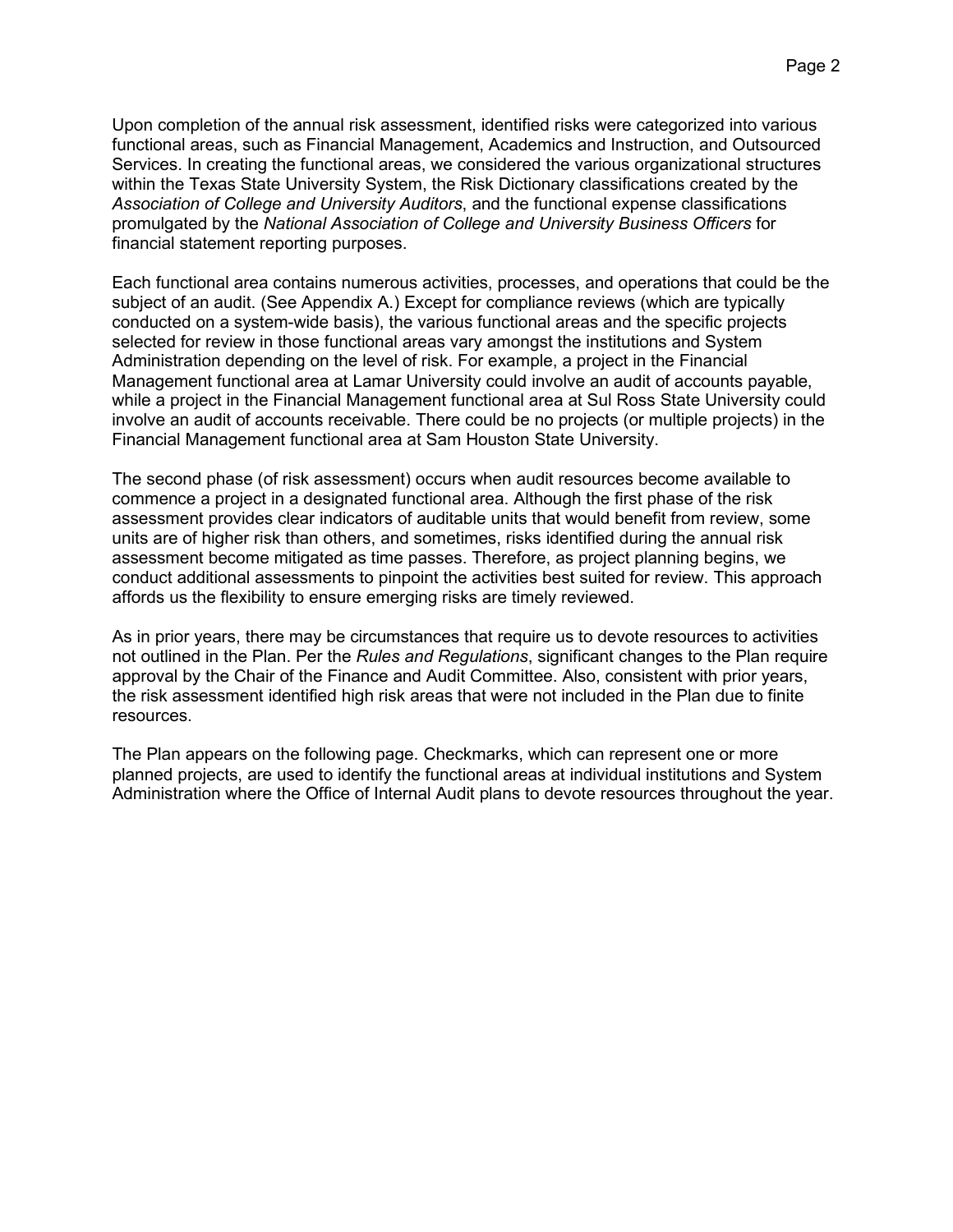## **TEXAS STATE UNIVERSITY SYSTEM AUDIT AND COMPLIANCE PLAN FISCAL YEAR 2022**

| <b>STATUTORY AUDITS AND ACTIVITIES</b>           |              |              |              |              |              |                         |              |                                 |  |
|--------------------------------------------------|--------------|--------------|--------------|--------------|--------------|-------------------------|--------------|---------------------------------|--|
|                                                  | LU           | <b>SHSU</b>  | <b>SRSU</b>  | <b>TXST</b>  | <b>LIT</b>   | <b>LSCO</b>             | <b>LSCPA</b> | <b>System</b><br>Administration |  |
| SB 20 - Annual Review                            | $\checkmark$ | $\checkmark$ | $\checkmark$ | $\checkmark$ | $\checkmark$ | $\checkmark$            | $\checkmark$ |                                 |  |
| SB 20 - Contract Administration                  | $\checkmark$ | $\checkmark$ | $\checkmark$ | $\checkmark$ | $\checkmark$ | $\checkmark$            | $\checkmark$ | $\checkmark$                    |  |
| <b>Benefits Proportionality</b>                  | $\checkmark$ | $\checkmark$ | $\checkmark$ | $\checkmark$ | $\checkmark$ | $\checkmark$            | $\checkmark$ |                                 |  |
| <b>THECB Facilities Audit</b>                    |              |              |              | $\checkmark$ |              |                         |              |                                 |  |
| Follow-Up Reviews                                | $\checkmark$ | $\checkmark$ | $\checkmark$ | $\checkmark$ | $\checkmark$ | $\checkmark$            | $\checkmark$ | $\checkmark$                    |  |
| Risk Assessment and Audit & Compliance Plan      | $\checkmark$ | $\checkmark$ | $\checkmark$ | $\checkmark$ | $\checkmark$ | $\checkmark$            | $\checkmark$ | $\checkmark$                    |  |
| <b>Annual Internal Audit Report</b>              | $\checkmark$ | $\checkmark$ | $\checkmark$ | $\checkmark$ | $\checkmark$ | $\checkmark$            | $\checkmark$ | $\checkmark$                    |  |
| <b>Title IX Quarterly Reporting</b>              | $\checkmark$ | $\checkmark$ | $\checkmark$ | $\checkmark$ | $\checkmark$ | $\checkmark$            | $\checkmark$ | $\checkmark$                    |  |
| <b>Continuing Education</b>                      |              |              | $\checkmark$ | $\checkmark$ | $\checkmark$ | $\checkmark$            | $\checkmark$ |                                 |  |
| RISK-BASED FUNCTIONAL AREAS (See Appendix A)     |              |              |              |              |              |                         |              |                                 |  |
| CARES (COVID-19) - Institutions                  | $\checkmark$ | $\checkmark$ |              |              | $\checkmark$ | $\checkmark$            | $\checkmark$ |                                 |  |
| CARES (COVID-19) - Minority Serving Institutions | $\checkmark$ | $\checkmark$ | $\checkmark$ | $\checkmark$ |              |                         | $\checkmark$ |                                 |  |
| <b>Auxiliary Enterprises</b>                     |              | $\checkmark$ |              | $\checkmark$ |              |                         |              |                                 |  |
| <b>Instruction and Academic Support</b>          |              | $\checkmark$ | $\checkmark$ | $\checkmark$ | $\checkmark$ |                         |              |                                 |  |
| Health & Safety                                  | $\checkmark$ | $\checkmark$ | $\checkmark$ | $\checkmark$ | $\checkmark$ | $\overline{\checkmark}$ | $\vee$       |                                 |  |
| <b>Financial Management</b>                      |              | $\checkmark$ |              | $\checkmark$ | $\checkmark$ |                         |              |                                 |  |
| <b>Student Services</b>                          | $\checkmark$ | $\checkmark$ | $\checkmark$ | $\checkmark$ | $\checkmark$ | $\checkmark$            | $\checkmark$ |                                 |  |
| <b>Enrollment Management</b>                     |              | $\checkmark$ |              | $\checkmark$ |              |                         |              |                                 |  |
| <b>Research and Grants</b>                       |              |              | $\checkmark$ | $\checkmark$ |              |                         |              |                                 |  |
| <b>Outsourced Services</b>                       |              |              |              | $\checkmark$ |              |                         |              |                                 |  |
| <b>Health Care Operations</b>                    | $\checkmark$ | $\checkmark$ | $\checkmark$ | $\checkmark$ | $\checkmark$ | $\checkmark$            | $\checkmark$ |                                 |  |
| <b>Institutional Support</b>                     |              |              |              | $\checkmark$ |              |                         |              |                                 |  |
| <b>Construction and Physical Plant</b>           |              | $\checkmark$ |              |              |              |                         |              |                                 |  |
| <b>Information Technology</b>                    |              |              |              | $\checkmark$ |              |                         |              |                                 |  |
| <b>OTHER ACTIVITIES</b>                          |              |              |              |              |              |                         |              |                                 |  |
| <b>Special Projects</b>                          | $\checkmark$ | $\checkmark$ |              | $\checkmark$ | $\checkmark$ | $\checkmark$            | $\checkmark$ | $\checkmark$                    |  |
| <b>Third-Party Required Projects</b>             |              | $\checkmark$ | $\checkmark$ | $\checkmark$ |              |                         |              |                                 |  |
| <b>SACSCOC Assistance</b>                        |              |              |              |              |              |                         | $\checkmark$ |                                 |  |
| <b>Audit Liaison Activities</b>                  |              | $\checkmark$ | $\checkmark$ | $\checkmark$ | $\checkmark$ | $\checkmark$            | $\checkmark$ |                                 |  |
| <b>Compliance Newsletter</b>                     |              |              | $\checkmark$ | $\checkmark$ |              |                         |              |                                 |  |